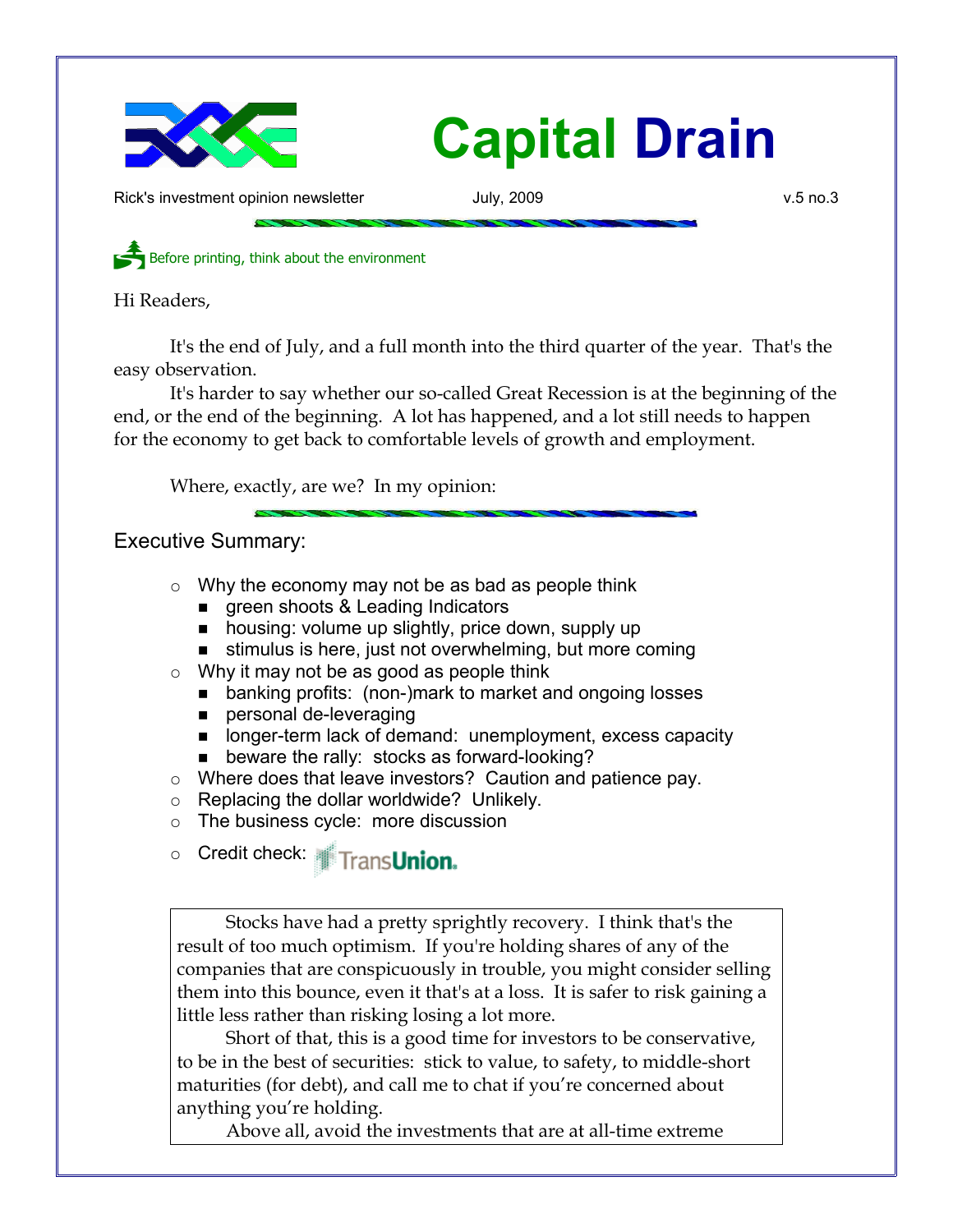valuations: junk bonds, developing-country bonds, and headlinegrabbing stocks with high P/E ratios.

## The Details:

"I know former Treasury Secretary Paulson had his critics, but I am not one of them. Did he do some things that in hindsight he might like to take a "mulligan" on? Sure. But he dealt with the problems in the best manner he could. The time to have taken action was when we were making liar and no-doc loans and calling then AAA, or allowing banks to go to 30:1 leverage. Paulson had to deal with eggs that were already broken. That the system did not crater is to his credit. Securitizing what he and everyone else should have known would be garbage while he was head of Goldman Sachs is not to his credit. But I digress." The summer shall be also seen all the Mauldin<sup>[1](#page-1-0)</sup>

## **Not so bad:**

At long last, the optimists' comments are starting to sound credible. The shoot-from-thehip emergency financial measures seem to have stopped the stampede. The odds of "Crash, phase II" are receding as more of the bad news has come out, been examined, and been factored into new projections. Some of the information arrives as good news/bad news pairs, but at least it's no longer all bad. I'll start by summarizing the positives.

There are in fact some green shoots, even if many of them are still as small and vulnerable as the grass growing in the cracks of the freeway. (The next time you're in a 0 mph jam, get out and look down! I was surprised how much life is there.) People are imaginative and adaptable, and new businesses are forming to exploit the new conditions.

Furthermore, the Conference Board Index of Leading Indicators has risen for three months in a row. That sort of consistent rise usually-- not always-- precedes an economic pickup by about six months. Most of the Index components show improvements, albeit from a low level. New unemployment claims, for one example, are dropping, but they're still quite high; it's a measure of less-badness. Similarly less-bad are increases in new residential building permits and manufacturing hours worked.[2](#page-1-1)

While we're not yet at the housing bottom, I think we can see it from here, and can get a sense of how low the bottom will-- and won't-- be. New and used sales volumes are rising, and the rate of decline of the prices is slowing. Buyers are now showing up at the foreclosure auction sales in large numbers. To be sure, those are buyers who are very choosy about good houses and low prices. Still, re-establishing a functioning market has to start by forming a bottom. When the bottom-fishers begin to outnumber the distressed houses, the market will be ready to slowly advance.

<span id="page-1-0"></span><sup>1</sup> John Mauldin, "Europe on the Brink," Thoughts From The Frontline, 17 July 2009, InvestorsInsight.com, 17 July 2009 <http://investorsinsight.com/blogs/thoughts\_from\_the\_frontline/archive/2009/07/17/europe-on-thebrink.aspx>.

<span id="page-1-1"></span><sup>2</sup> "Global Business Cycle Indicators," 20 July 2009, The Conference Board, 30 July 2009 <http://www.conference-board.org/economics/bci/pressRelease\_output.cfm?cid=1>.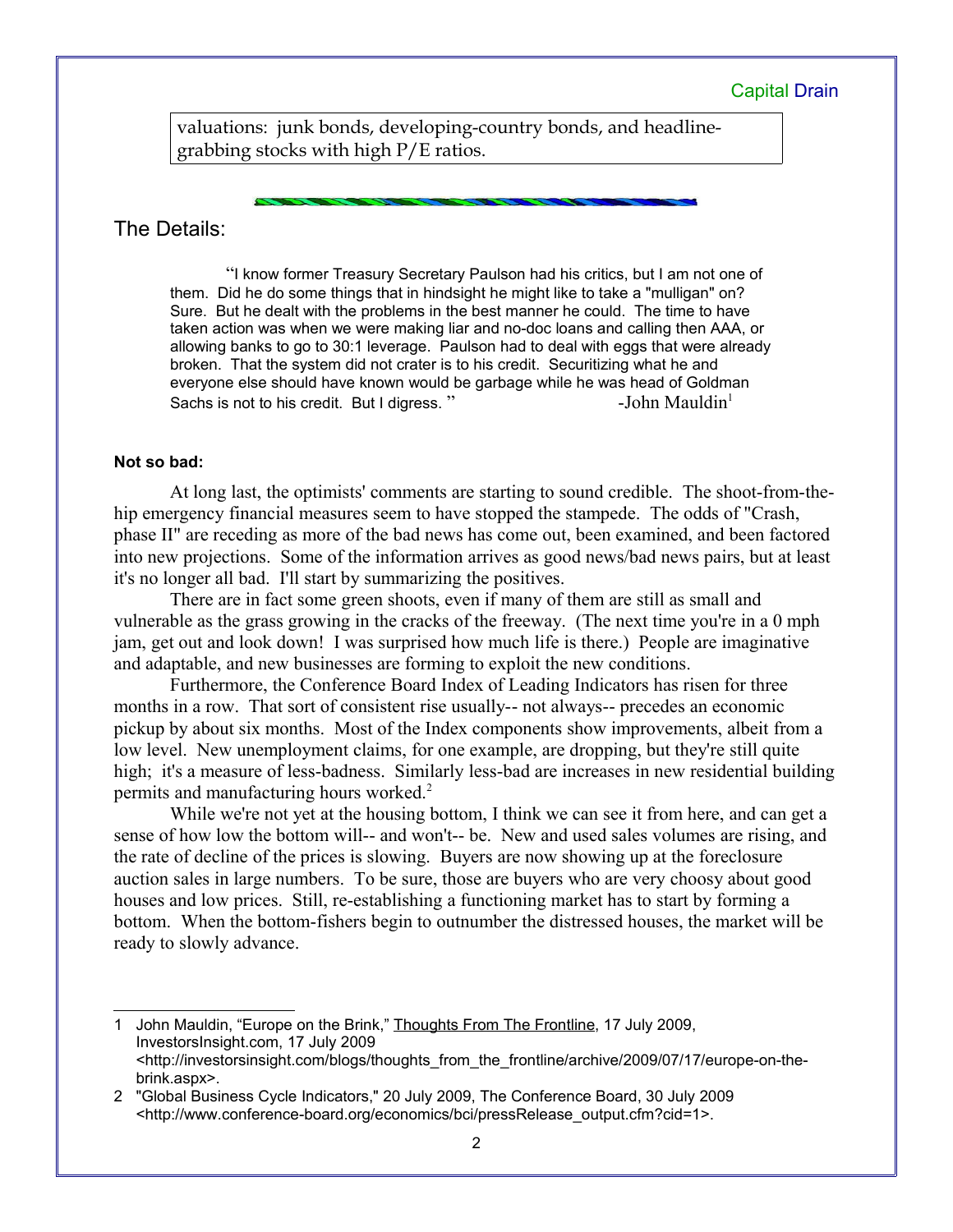The stimulus program was passed, and it has begun, and it seems to be working. In particular, the Cash for Clunkers program has been a huge success, or at least it sold a lot of cars. I'm not sure that it did a whole lot of good for the economy overall, but we'll see.



Lest we forget, this is our second stimulus plan. The first one, under the Bush administration, was much smaller than the new one but nonetheless is credited with boosting the GDP to an intra-recession positive 1.5% (annualized) during the second (Spring) quarter of 2008. In English, it helped.

Similarly, the Obama administration stimulus plan has commenced, and it appears to have boosted GDP in the Spring (Q2) of 2009 by a few percent to a smaller loss. Of the roughly \$700 billion authorized, only about a third has actually been spent so far. That has blunted the immediate effect, but it also means that the

current quarter and possibly the next one will also benefit. If it succeeds, as predicted, in arresting the GDP decline and creating some growth, it will have done its job. The selfreinforcing feedback of the economy will have been flipped to reinforce growth.

## **Not out of the woods yet:**

On the other hand, there is still plenty of bad news, starting where the collapse began: reckless lending.

There's a joke that in addition to CDO, RMBS, SIV, etc., there are three new initialisms in the banking crisis: DOA, ER, and ICU. Northern Rock, Countrywide, and Lehman Brothers were declared dead when the ambulances arrived, so they're no longer part of the problem. AIG and Citigroup, however, are on the operating tables on life support, being sliced and slimmed with no certainty that what's left can be stitched together into live, self-sufficient organisms.

Most importantly, there's a huge wing on the Fed/Treasury hospital full of badly damaged banks being (for the most part-- some will die) nursed back toward health. Some of these banks are actually reporting good earnings, but the appearance is deceiving: since the mark-to-market regulations were eviscerated, banks have been able to choose the timing of their still-to-be-reported losses, so that if they wish, their loss each quarter will be less than their current profit.

This scenario played once before after the Latin American debt crisis. Most of the big US and multi-national banks were technically insolvent because of bad loans. The authorities allowed them to a) pretend some of the loans were still good, and b) earn some easy money borrowing short-term for peanuts (low Fed Funds target rate) and lending carefully for a good rate spread. Then as now, over years the banks dribbled out their unrecognized losses into the stream of new profits. The ploy worked then, at a cost of reduced and more cautious lending by the banks. It may work again, if there are no big surprises, but thus far this crisis has been deeper and broader than the Latin Debt episode.

<span id="page-2-0"></span><sup>3</sup> "Gross Domestic Product," The Wall Street Journal, 2 Aug 2009, Dow Jones & Co., 2 Aug 2009 <http://online.wsj.com/public/page/news-economy.html>.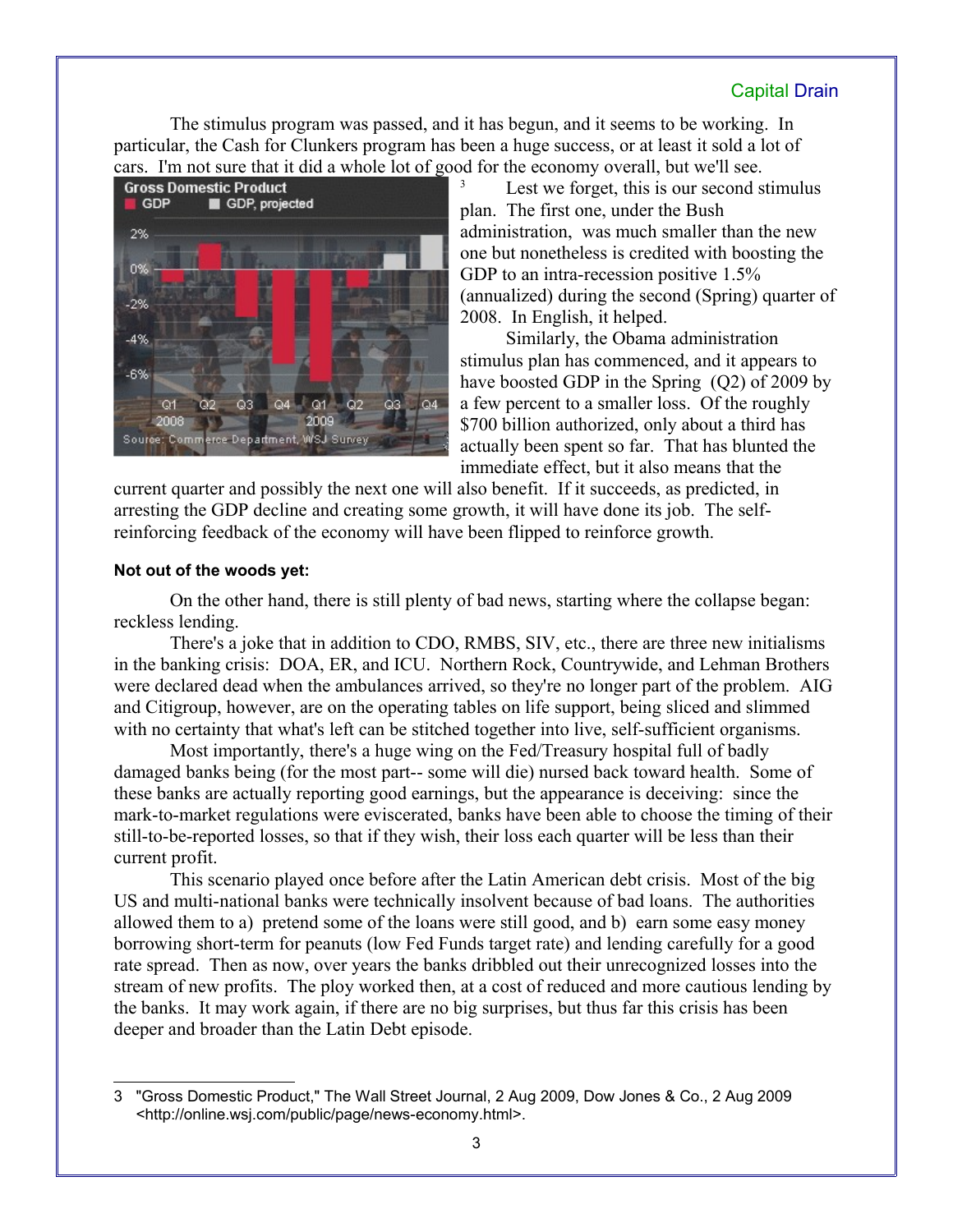For the recession to end, someone has to start spending more money. It really is that simple. The question is, who? Consumers aren't earning any more, and they've been scared out of the habit, at least for now, of borrowing more and living beyond their incomes. No increased spending there. Similarly, businesses have unused capacity, meaning that they could handle more orders from more customers without having to invest any more money in machines or buildings, etc. No increased spending there. Further, businesses know full well that their potential customers, whether consumers or other businesses, are in the same bind. There is no incentive to invest for new opportunities yet.

If that sounds like a chicken-and-egg problem, it is. That's the reasoning for the Keynesian prescription of government stimulus. In a bad recession, only the government can decide to take the first big spending step.

Wall Street loves rules of thumb. One of the perennial favorites is that "Stocks are forward-looking and will start to rise about half a year before a recovery." Well, yes and no. Investors do in fact try to look ahead, and try to position themselves for the future as they predict it. The only problem is that sometimes the predictions are wrong, and usually on the overoptimistic side. The current stock rally seems to me to be awfully quick and strong given the unprecedented size of the economic problems.

#### **What's an investor to do?**

I am suspicious of the US stock market's rally. I certainly am not thinking of jumping in to catch it "before it gets away." In the rest of the world, the best deals seem to be in the relatively well-established countries that are not overly dependent on exports to the US: Brazil, Chile, India, and Korea are a few of the likelier choices. Overall, though, I hate the idea of buying something just because it's rising. If I don't understand or believe in the rise, I'd rather wait and think.

In the bond market, there has also been a wave of optimism as the prices of junk bonds have risen. Even more than in the stock market, I think this optimism is premature at best. Many of these junk bonds need to be re-financed in the next few years. It does not appear that the debtors will be in promising financial health, or that the lenders will be ready to take big new risks. Eventually junk bond rates will fall, but they'll be too risky for me for a while yet.

Treasury Bonds are a traditional place to put money in uncertain times. The problem with Treasuries right now is that interest rates have almost nowhere to go but up, whether due to renewed expansion or inflation. Rising bond rates would mean a capital loss for the bond holders, on top of the already low interest rates.

A better deal could come from the highest-rated bonds of the most robust companies. The interest premium they pay above Treasury yields could fall, giving a net capital gain even if Treasury yields rise a bit. US municipal bonds, despite the struggles of the state and city budgets, are still a decent bet: the interest rates are good, and the likelihood of an actual default is quite small.

#### **China's frustration with dollars**

For a while the US dollar rose compared to most world currencies as the financial uncertainty made dollars appear to be the safest haven in an unsafe world. World investors parked their liquid assets in dollars, particularly in short-term Treasury bills.

Since March that trend has been reversing, as investors move their money back to their usual target markets. The new decline of the dollar, on top of the culpability of the US financial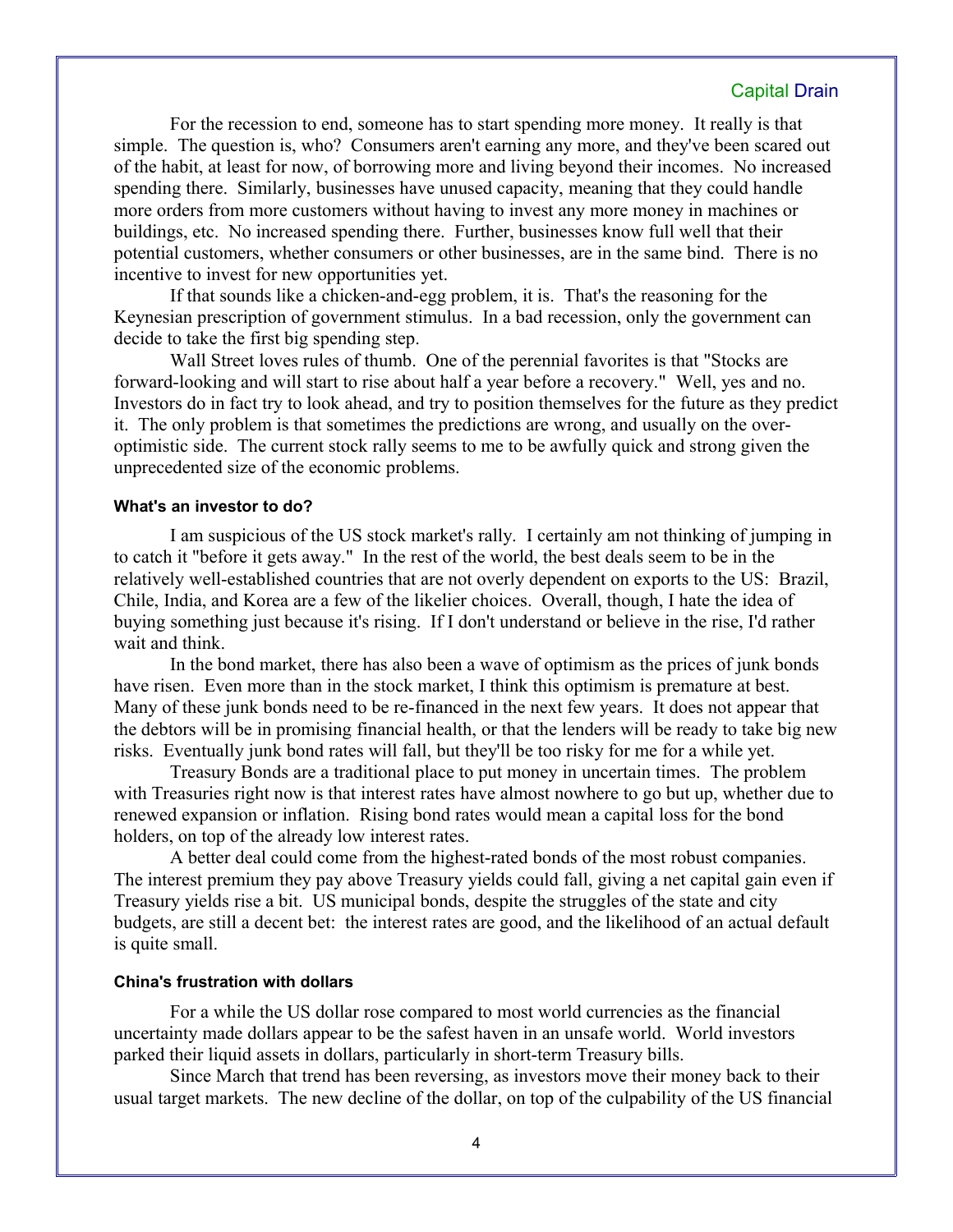sector for last year's turmoil, has prompted China to resume calling for an alternative to dollars as an international reserve currency. Some have even suggested that the Chinese Yuan (or Ren Min Bi) could be a substitute. At the very least, they suggest that the dollar could be replaced by a basket of other world currencies.

I think the Chinese anti-dollar faction are over-stating their case. Take a look at this chart of the value of the dollar relative to other world currencies over the past three years. Which of these currencies is not like the others?

# **Dollar vs. Major Currencies**



The Yuan spent two years in a managed float, a slow steady rise against the dollar. For the last year it's been pegged against the dollar, with negligible change. You can see how much variation in exchange rates there is between the dollar and genuinely floating currencies.

So what?

So if the Chinese had wanted to store their wealth in a basket of currencies, they could have. All they had to do was to exchange the dollars they got from trading with us, and save the money in government bonds in Euros or Pounds or Yen or Loonies (the 1\$ Canadian coin has a Loon, a type of bird, on the face) or whatever. But they didn't.

Why didn't they?

In short, the Chinese were preventing their currency from rising more against the dollar. Chinese merchants were receiving tons of dollars from their sales to us. In a floating exchange, that would have made the Yuan rise, the dollar fall, Chinese imports in the US more expensive, and US imports in China less expensive. The only way to prevent that exchange rate shift was for the Chinese government to buy the dollars from their merchants, for Yuan, and hold the dollars as dollars, for example by buying US Treasury bonds. By doing this, the Chinese government accumulated \$2Trillion of Treasuries, and they're now concerned when the value of those dollars decreases.

In the neutral tones of financial science: too bad. Foreign exchange doesn't work that way. The US consumers' willingness to save rather than borrow and spend would have been higher if Chinese purchases of Treasuries hadn't held US interest rates down. Chinese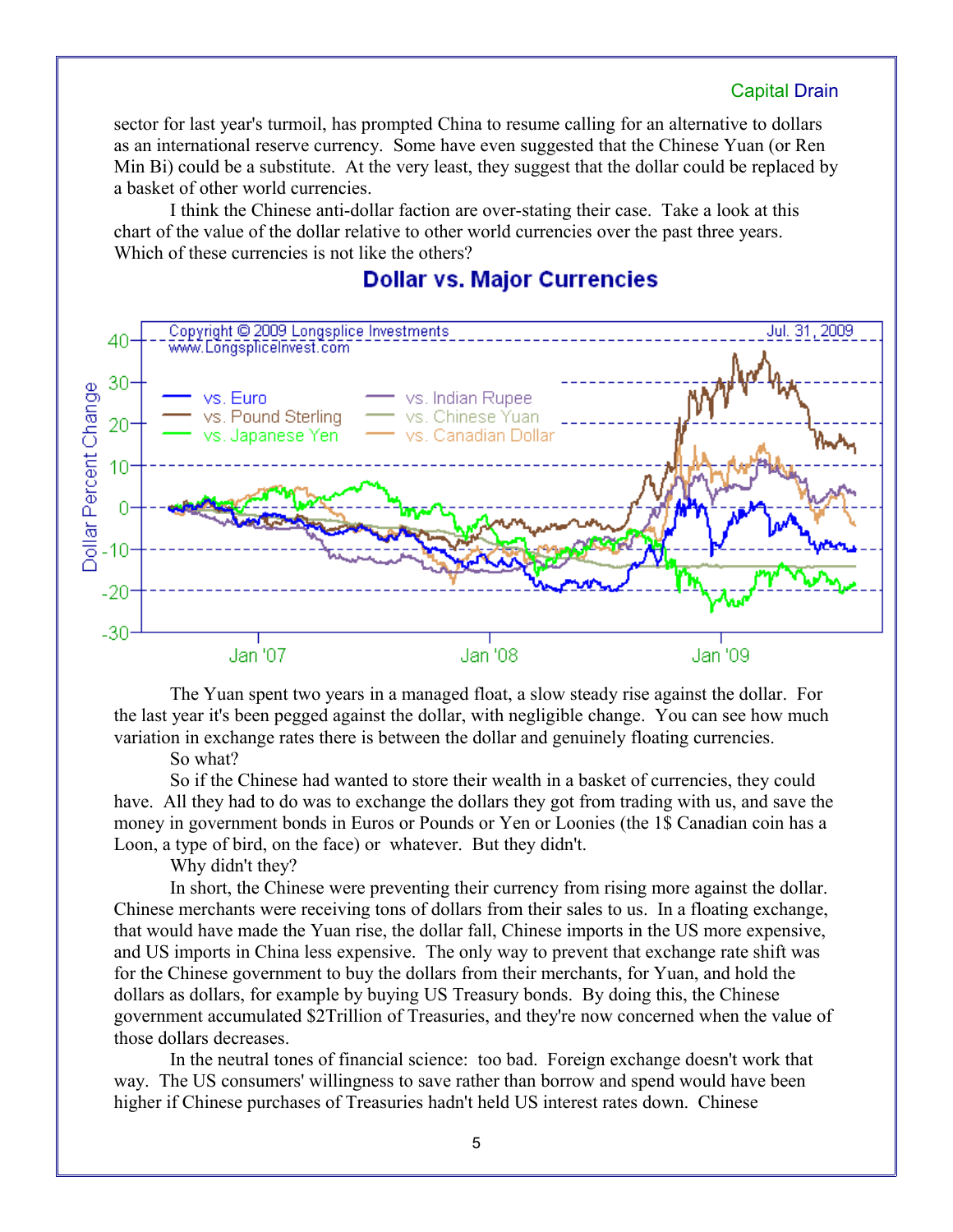[4](#page-5-0)

consumers' willingness to spend, and perhaps to borrow, instead of saving would have been higher if US imports had been more attractive.

Further, any discussion of an alternative to the dollar as a store of value raises the question of what to use instead. Gold? It's been tried, it's available now, but it's not perfect and it hasn't been used much in the past half-century. The Euro? Half a year ago, during the financial meltdown, many financial thinkers were speculating that the Euro wouldn't even survive, that macroeconomic differences between the Euro-zone countries would cause some to withdraw from the system. The Yuan itself? Other countries won't be interested in that until the Yuan floats at a market rate. A basket? It's available, if *á la carte*. Some countries are diversifying somewhat, but there's no international consistency.

## **Whither the business cycle?**

I'd like to share these beautiful diagrams from Andrew Garcia Philips as published in The Wall Street Journal. They demonstrate the interplay of economic factors to produce very different results depending on whether the US fiscal and monetary stimulus is excessive, insufficient, or just right..

Excess stimulus, or "'too hot," would likely cause US inflation. Other, more stable currencies would draw investments out of dollars, lowering the exchange rates. The Fed would likely raise interest rates, which incidentally would raise mortgage rates and decrease the affordability of houses, driving down their prices. With all this turmoil and the departure of investors, the stock market would likely fall.



Second-Half Scenarios | How major factors could influence each other

4 Andrew Garcia Philips,

<span id="page-5-0"></span><http://s.wsj.net/public/resources/images/P1-AQ180\_RECOVE\_NS\_20090607193751.gif> from Mark Gongloff, "Land Mines Pockmark Road to Recovery," The Wall Street Journal, 8 Jun 2009, Dow Jones & Co., 31 July 2009 <http://online.wsj.com/article/SB124442326661992487.html>.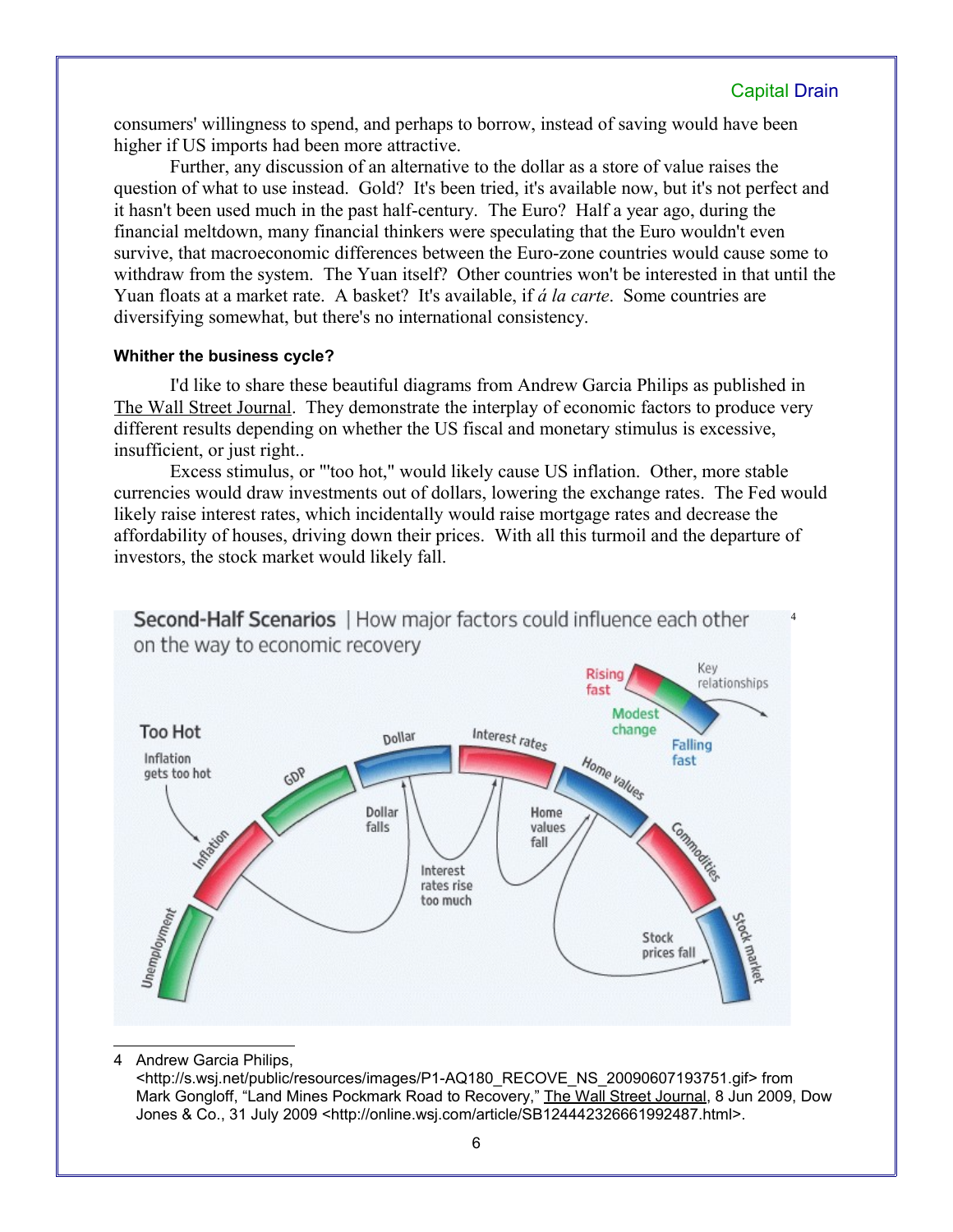Insufficient stimulus, or "too cold," would be a continuation of the current crisis. The dollar would bounce back up as the safest bet. Inflation and interest rates would fall, but the dismal economy would cause more job losses, decreasing average home affordability. Companies' profit prospects would be uncertain but generally poor, so stock prices would likely fall.



If, through luck and cunning, the stimulus is just about right, then we get the happy picture: economic growth will be stimulated, but inflation will not. Employment will increase. Interest rates will return to more normal levels, and the dollar will stop its renewed fall. With good news in all other areas, the stock market would likely rise. We'll see.

<span id="page-6-1"></span><span id="page-6-0"></span>